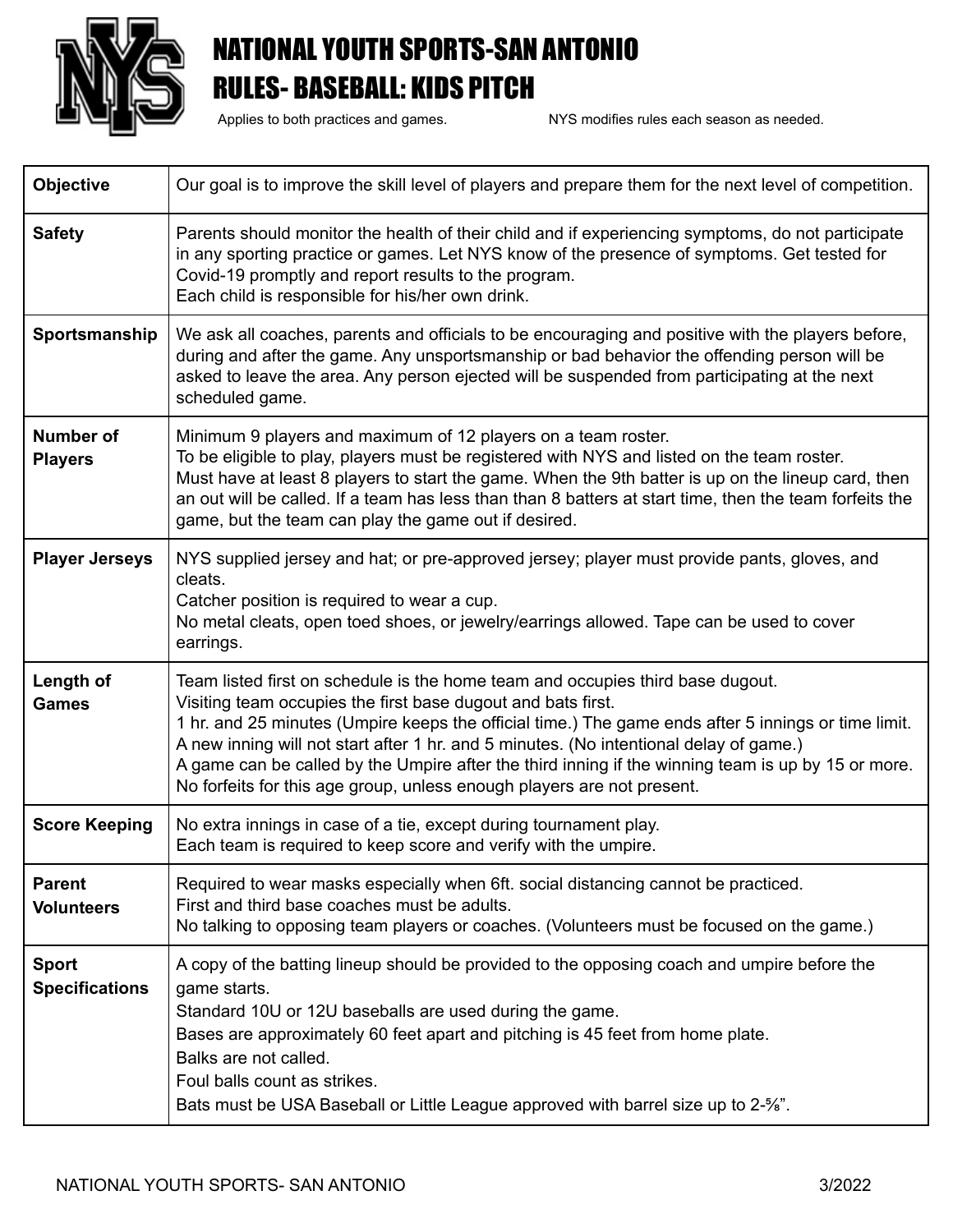

## NATIONAL YOUTH SPORTS-SAN ANTONIO RULES- BASEBALL: KIDS PITCH

Applies to both practices and games. NYS modifies rules each season as needed.

| <b>Defensive</b><br><b>Positions</b> | 10 players are allowed to play defense on; 4 players must be in the outfield, otherwise, if playing 9<br>players, then 3 players in the outfield. Outfielders must play on the grass.<br>It is the fielder's responsibility not to interfere or obstruct a base runner running between bases<br>when the fielder does not have the ball.                                                                                                                                                                                                                                                                                                                                                                                                                                                                                                                                                                                                                                                                                                                                                                                                                                                                                                                                                                                                                                                                                                                                                                |
|--------------------------------------|---------------------------------------------------------------------------------------------------------------------------------------------------------------------------------------------------------------------------------------------------------------------------------------------------------------------------------------------------------------------------------------------------------------------------------------------------------------------------------------------------------------------------------------------------------------------------------------------------------------------------------------------------------------------------------------------------------------------------------------------------------------------------------------------------------------------------------------------------------------------------------------------------------------------------------------------------------------------------------------------------------------------------------------------------------------------------------------------------------------------------------------------------------------------------------------------------------------------------------------------------------------------------------------------------------------------------------------------------------------------------------------------------------------------------------------------------------------------------------------------------------|
| <b>Batting</b>                       | All batters and base runners must wear a helmet.<br>All team members present for the game must be listed on the batting line up.<br>Must have at least 8 players at the start of the game. Less than 8, game is a forfeit.<br>The 9th batter on the lineup card will be called an out when only 8 players are present.<br>Any late player arrival must be added to the end of the batting line up.<br>Batting line up must follow in a continuous order throughout the game.<br>A batter may be called out if batting out of order. Coach must bring it to the attention of the<br>umpire.<br>Visitor's first at bat can bat through their line up or until they get 3 outs.<br>Last batter can run through the bases or until called out.<br>Five-run rule in effect<br>On deck batter must stay in the deck area; upcoming batters in rotation must stay in the dugout.<br>Batter must move out of the batter's box when a play is being made at home. If a batter interferes<br>with a catcher trying to make a play, the batter could be called out for interference.<br>Bunting and soft swings are allowed.<br>No infield fly rule.<br>A foul tip directly into the catcher's glove is called a strike and the ball is live. If a foul tip is a 3rd<br>strike, then it is called an out.<br>Foul balls are considered strikes on the first two. Foul balls are considered dead plays.<br>If a batter hits the ball and it hits home plate, the ball is live and considered in the fair play area. |
| <b>Base Running</b>                  | Runner can advance to first base on a dropped third strike.<br>If a runner runs out of the base path to avoid a tag, the runner is called out. (Umpire's Judgment)<br>If a base runner misses tagging a base and advances to the next base, the runner may be called<br>out if seen by Umpire.<br>Sliding is allowed. It is the base runner's responsibility to avoid contact with the fielder with the<br>ball. Slide or avoid is in effect at all times when the fielder is in possession of the ball.<br>Intentionally running into a fielder, including the catcher who has possession of the ball results in<br>ejection.<br>A base runner may steal only one base.<br>Base runner on third base can steal home.<br>No leading off, but stealing is allowed.<br>Runner may not leave the base <i>until the pitched ball crosses home plate</i> . If a player leaves<br>early and is thrown out, he is out. If safe, he must return to the previous base. The second<br>offense by the same player in the same inning will result in an automatic out.<br>If a runner leaves early and the batter hits the ball into fair territory, the runner is then out.<br>Overthrows- runners may advance, at their own risk, only one base on an overthrow. If a play is<br>made and another overthrow occurs, the runner may try to advance to the next base.                                                                                                                                               |